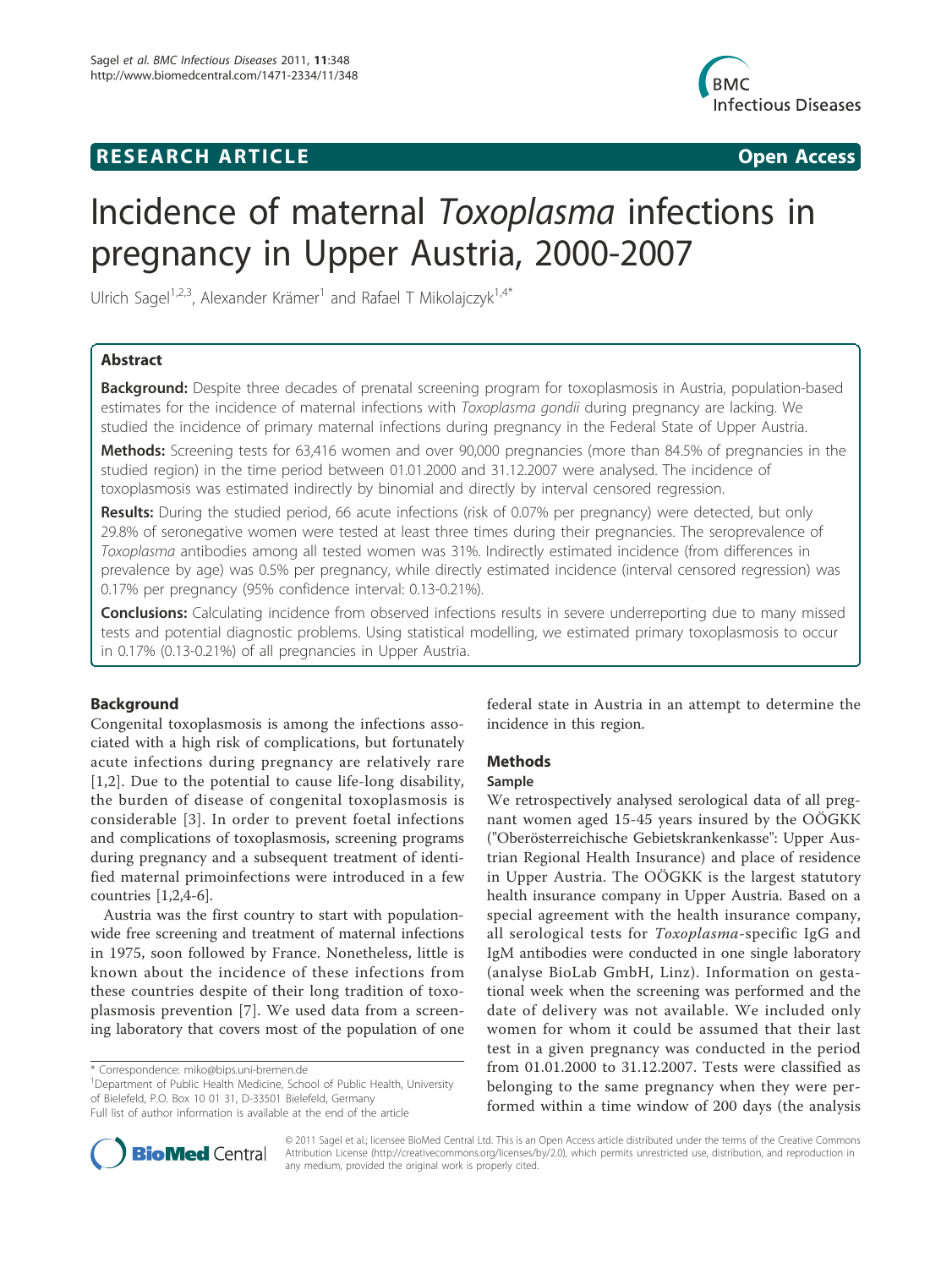was also repeated using 300 days as a time window). According to the regulations in Austria, screening has to be performed before the sixteenth week of gestation and repeated in seronegative women in the fifth and eighth pregnancy month [4]. Austrian experts recommended the application of shorter, eight-week screening intervals in 2005 [8].

## Diagnostic tools

The diagnostic algorithm is presented in Figure 1. Before October 2004, coated slides for IIFT were provided by the Clinical Institute of Hygiene and Medical Microbiology of the Medical University of Vienna, Division of Medical Parasitology and used with FITCmarked anti-human-IgG/A/M/D/E-conjugate from Dia-Sorin S.p.A., Saluggia, Italy. Since October 2004, the IIFT slides were replaced by a commercially available IIFT kit (bioMérieux, Marcy-l'Etoile, France). IgM-test (VIDAS TOXO IgM, bioMérieux) and IgG-avidity-test (VIDAS TOXO IgG AVIDITY, bioMérieux) were performed in cases of a positive IIFT test to rule out an acute infection.

All tests with an IIFT titer of 1:16 or higher were defined as seropositive. A suspected acute infection in pregnancy was defined by the following findings: anti-Toxoplasma-specific IgM-antibodies positive (>0.65) and low (<0.2) Toxoplasma-specific IgG-avidity. A suspected infection was considered as proven (and classified as certain infection in our analysis) when there was a more than fourfold antibody-titre rise. Given the difficulties of assessing the threshold in the IIFT when seroconversions occurred in a short time period, but were not accompanied by a positive IgM or a low avidity they were considered false positive and were excluded.



#### Data flow and data protection

Data was extracted from the laboratory software Basu-Lab (Berger Analysen und Informationstechnik GmbH, Puchenau, Austria) and imported into STATA, version 8.2 (Statacorp, College Station, TX, USA) for all subsequent analyses (STATA-log-file available from the corresponding author on request). To ensure data protection and to meet the obligations of the Austrian data protection law  $(S\ 46\ (1)\ 2\ and\ 5\ 46\ (5)$ Datenschutzgesetz 2000), personal identifiers were replaced by unique pseudonyms. Furthermore, the place of residence and its postal code were replaced by the corresponding NUTS-3 regions (AT311: "Innviertel", AT312: "Linz-Wels", AT313: "Muehlviertel", AT314: "Steyr-Kirchdorf", AT315: "Traunviertel" [9]) and an indicator variable for the three big cities of Linz, Wels or Steyr (the former two being part of region AT312 and the latter part of AT314). The study was reviewed and approved by the ethics committee of the Elisabethinen Hospital Linz, Austria.

#### Statistical analysis

Firstly, we estimated the crude incidence from observed primoinfections during pregnancy. As testing did not cover the whole pregnancy for many seronegative women, we expected to miss a lot of infections and to underestimate the incidence. We therefore used further indirect and direct methods to estimate the true infection rate in pregnancy. From a binomial regression model, we estimated the increase in the seroprevalence per year of age and calculated the increase corresponding to the pregnancy duration of 268 days to obtain incidence under the assumption that differences in prevalence by age reflect new infections (indirect method) [10]. Since diagnosing seroprevalence is less error prone than correctly assessing the very rare event of acute infection, this method was robust against diagnostic errors. We subsequently analysed the incidence of Toxoplasma infections during pregnancy in seronegative women by means of interval censored regression (direct method) [11]. Interval censored regression allows one to account for the fact that in the case of a positive test it was only known that the infection occurred in the preceding time interval since the last negative test. Again, the estimate was recalculated to the period of 268 days. In order to obtain the incidence in relation to all pregnant women (as typically reported in other studies), the result was multiplied by (1-seropositive fraction). Since this analysis was based only on time during pregnancy, we were able to use information about IgM and avidity to rule out false positive results of the IIFT test. Within a pregnancy, screening tests were usually only about 3 or 4 months apart, and IgM remains positive and avidity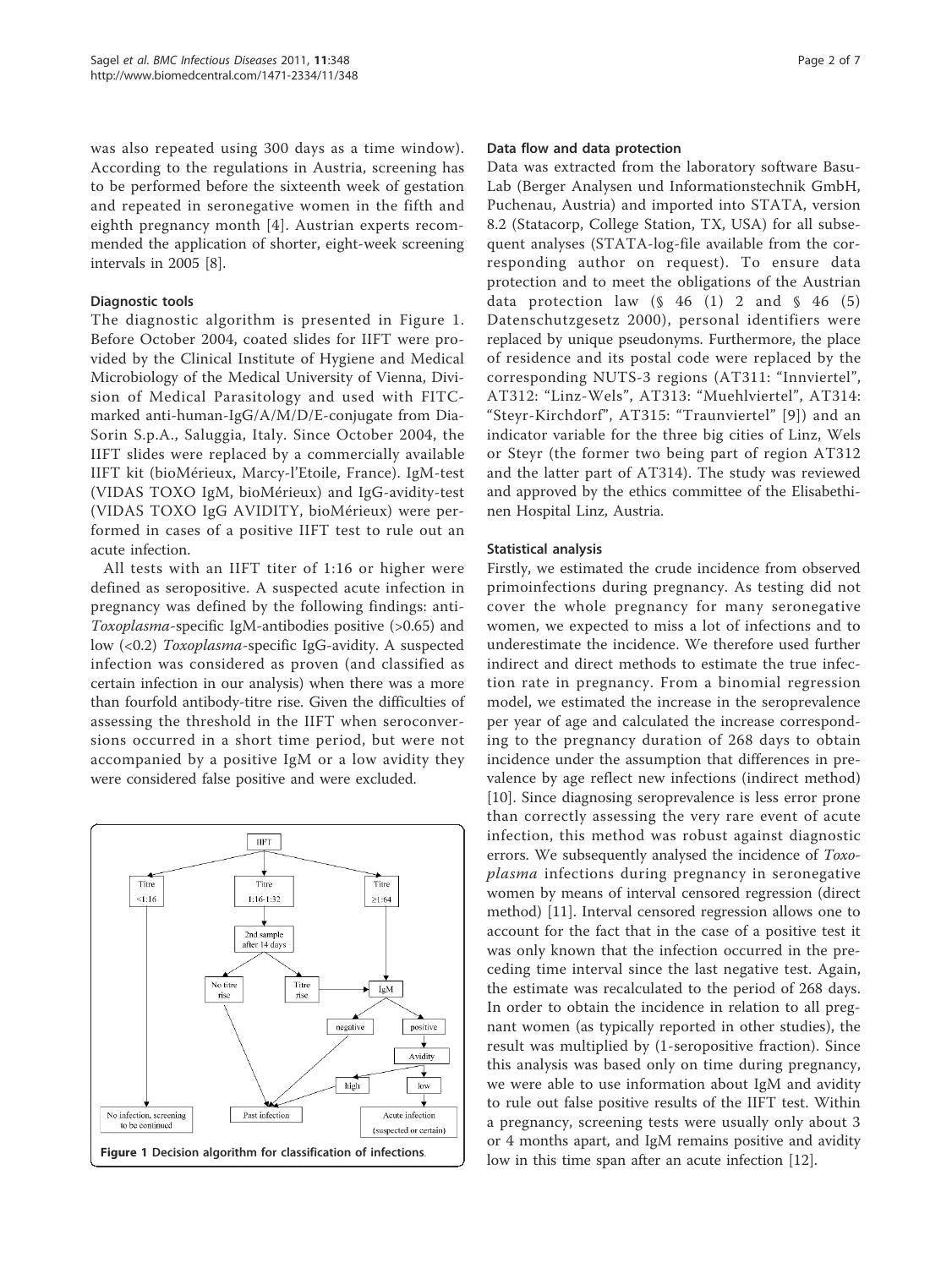#### Results

## Seroprevalence of Toxoplasma infections among pregnant women

There were 275,842 test results in the database in total (Figure 2). Inclusion criteria for the study population were met by 63,416 women in the dataset. These women contributed 92,365 pregnancies, based on the 200 days estimate. This number only slightly decreased when a more conservative estimate of 300 days was used. The total population for the studied region is around 1.4 million. In Upper Austria, there were 109,327 life births in total in the years 2000-2007 [13]. The total number of pregnancies including spontaneous and induced abortion and stillbirths was certainly substantially higher, but most of the spontaneous and induced abortions will happen before the seroprevalence testing, leaving only the stillbirths (<0.1% of life births) which are unaccounted for. Dividing 92,365 pregnancies included in our study by 109,327 life births in the region, we concluded that our data covered more than 84.5% of all life births in Upper Austria during this period.



At their first examination in the study period, women were in median 28.3 years old (interquartile range (IR) 24.3 to 32.2 years). The seroprevalence at the first examination was 30.6%. At their latest examination, women were on average 1.3 years older and the seroprevalence was slightly higher (31.7%). The seroprevalence increased in a linear manner with age ( $p < 0.01$  for trend, Figure 3) and was significantly lower in cities (Table 1) than in the larger regions ( $p < 0.01$ , regardless of whether prevalence at first or latest examination was studied).

#### Suspected and certain Toxoplasma primoinfections detected during pregnancy

The case definition for a suspected primoinfection during pregnancy was met by 222 women. Their median age was 27.8 years (IR 24.6-32.2 years). Of those 222 cases, 66 (29.7%) were classified as certain (i.e., these women had at least two tests with discordant results during the same pregnancy). Table 1 shows the distribution of the cases by regions and the corresponding incidence rates, with lower rates in cities than in regions including rural areas. The rural-urban difference was significant for suspected infections ( $p < 0.01$ ), but not for certain infections ( $p = 0.18$ ). The yearly numbers of cases ranged from 16 to 41 (mean: 26.5) for suspected infections and from 5 to 12 (mean: 8.3) for certain infections. No clear trend over time was observed (data not shown).

## Estimated incidence of acute Toxoplasma infections during pregnancy

The results of indirectly estimating incidence rates from age-related differences in seroprevalence are presented in Table 2 (first two columns). Consistent with estimates

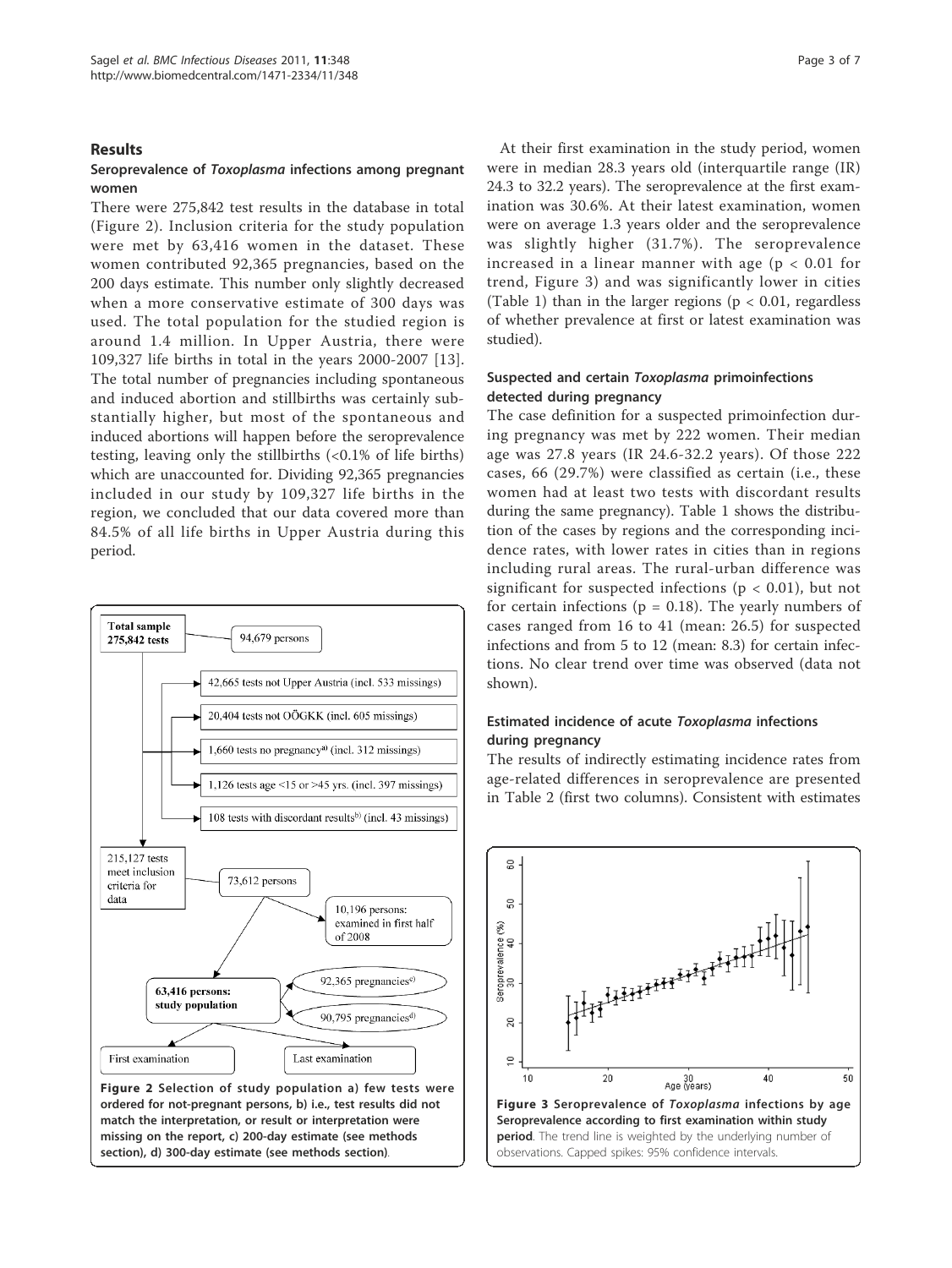| Region <sup>1)</sup>          | Prevalence<br>$(first)^{2)}$ | Prevalence<br>(last) <sup>3</sup> | Suspected<br>infections <sup>4)</sup> | Incidence<br>suspected <sup>5)</sup> | Certain<br>infections <sup>6)</sup> | Incidence<br>certain <sup>7</sup> |        | Pregn. <sup>8)</sup> Inhab. <sup>9)</sup> |
|-------------------------------|------------------------------|-----------------------------------|---------------------------------------|--------------------------------------|-------------------------------------|-----------------------------------|--------|-------------------------------------------|
| AT311                         | 36.5                         | 37.4                              | 37                                    | 0.31                                 | 10                                  | 0.08                              | 12,043 | 274,797                                   |
| AT312                         | 27.8                         | 28.7                              | 73                                    | 0.18                                 | 24                                  | 0.06                              | 39,841 | 543,661                                   |
| AT313                         | 34.7                         | 36.7                              | 38                                    | 0.26                                 | 14                                  | 0.10                              | 14,343 | 204,140                                   |
| AT314                         | 29.9                         | 31.4                              | 35                                    | 0.31                                 | 6                                   | 0.05                              | 11.180 | 153,501                                   |
| AT315                         | 29.7                         | 30.8                              | 39                                    | 0.26                                 | 12                                  | 0.08                              | 14,958 | 229,575                                   |
| $\overline{\text{city}}^{10}$ | 26.7                         | 27.5                              | 39                                    | 0.17                                 | 12                                  | 0.05                              | 23,368 | 286,496                                   |
| no<br>city <sup>11</sup>      | 32.0                         | 33.2                              | 183                                   | 0.27                                 | 54                                  | 0.08                              | 68.997 | ,119,178                                  |
| Total                         | 30.6                         | 31.7                              | 222                                   | 0.24                                 | 66                                  | 0.07                              | 92,365 | 1,405,674                                 |

Table 1 Seroprevalence and observed (suspected and certain) primoinfections by region

<sup>1)</sup>NUTS-3 regions [9] and the three biggest cities of Upper Austria

<sup>2)</sup>seroprevalence in percent at first examination

<sup>3)</sup>seroprevalence in percent at latest examination

4)number of suspected primoinfections

<sup>5)</sup>per 100 pregnancies (200-day estimate)

<sup>6)</sup>number of certain primoinfections

 $<sup>7</sup>$ per 100 pregnancies (200-day estimate)</sup>

<sup>8)</sup>estimated number of pregnancies in study population (200-day estimate)

9)<sub>number of inhabitants in Upper Austria at 01.01.2007</sub> [13]

10)<sub>i.</sub> e. Linz, Wels, Steyr

11)Upper Austria without Linz, Wels, Steyr

based on observed cases, the incidence rates appeared to be lower in the cities than in other regions, but the difference is not significant.

The interval censored regression yielded a substantially lower estimate for incidence of toxoplasmosis in all pregnancies with 0.17% (0.13-0.21%) (Table 2, columns 3 and 4). The results were virtually unchanged when 300 days were used instead of 200 days to define tests belonging to one pregnancy. Similarly to the binomial regression model, the estimated incidence rates were slightly lower in the three biggest cities than in overall Upper Austria, but again the difference was statistically not significant. A model including calendar years did not show a significant change over time. Based on the findings from interval censored regression, we estimated that there were 152 (95% confidence interval: 118-196) acute Toxoplasma infections during pregnancy in the years 2000-2007 in the study sample (based on 92,365 pregnancies in the same period).

## Coverage of pregnancy with screening in seronegative women

In the study population, 38,576 women had their latest screening (based on the 200 days time window) and were seronegative in this examination. When only the latest pregnancy for each woman was included, we

Table 2 Estimates of incidence of Toxoplasma infections during pregnancy (per 100 pregnancies), 95% confidence intervals in parentheses, separate models in each line

|                           | Indirect estimate (Binomial regression model) |                                        | Direct estimate (Interval censored regression model) |                                               |  |
|---------------------------|-----------------------------------------------|----------------------------------------|------------------------------------------------------|-----------------------------------------------|--|
| Region/year <sup>1)</sup> | Incidence (first examination) $^{2)}$         | Incidence (latest examination) $^{2)}$ | Incidence $^{2)}$                                    | Incidence in seronegative women <sup>2)</sup> |  |
| AT311                     | $0.50(0.37-0.63)$                             | $0.48$ $(0.35 - 0.62)$                 | $0.14(0.07-0.30)$                                    | $0.22$ $(0.11 - 0.47)$                        |  |
| AT312                     | $0.49(0.43-0.56)$                             | $0.48$ $(0.41 - 0.55)$                 | $0.12(0.08-0.19)$                                    | $0.17(0.11-0.27)$                             |  |
| AT313                     | $0.54(0.41 - 0.68)$                           | $0.49(0.35 - 0.63)$                    | $0.30(0.18 - 0.47)$                                  | $0.45(0.28-0.73)$                             |  |
| AT314                     | $0.44(0.31-0.58)$                             | $0.44$ $(0.31 - 0.58)$                 | $0.15(0.07 - 0.32)$                                  | $0.22(0.10-0.46)$                             |  |
| AT315                     | $0.58(0.47-0.70)$                             | $0.51(0.39 - 0.63)$                    | $0.17(0.10-0.31)$                                    | $0.25(0.14-0.45)$                             |  |
| city <sup>3</sup>         | $0.46$ $(0.37 - 0.55)$                        | $0.43(0.34 - 0.52)$                    | $0.12$ $(0.07 - 0.22)$                               | $0.17(0.09 - 0.30)$                           |  |
| no city $4$               | $0.52$ $(0.46 - 0.57)$                        | $0.49$ $(0.43 - 0.55)$                 | $0.18(0.14-0.24)$                                    | $0.26$ $(0.20 - 0.35)$                        |  |
| Total                     | $0.50(0.46 - 0.55)$                           | $0.48$ $(0.43 - 0.52)$                 | $0.17(0.13-0.21)$                                    | $0.24(0.18-0.31)$                             |  |
|                           |                                               |                                        |                                                      |                                               |  |

 $1)$ NUTS-3 regions [9] and the three biggest cities of Upper Austria

<sup>2)</sup>incidence is calculated per pregnancy, i.e. per 268-day interval

<sup>3)</sup>i. e. Linz, Wels, Steyr

4)Upper Austria without Linz, Wels, Steyr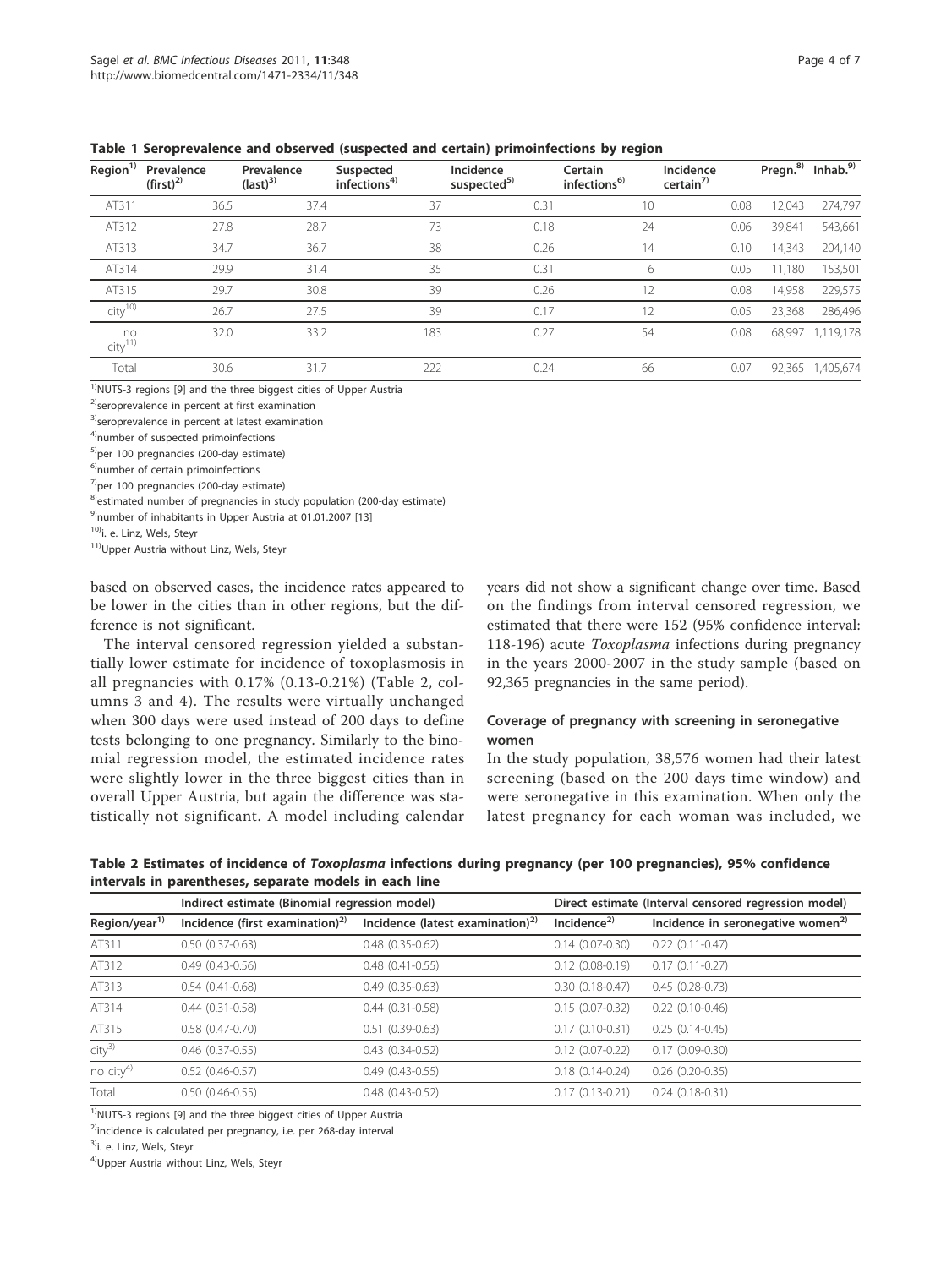estimated that in 13.8% of those pregnancies one examination, in 56.5% two examinations, and in only 29.8% three or more examinations had been performed. From 2001 to 2007 the situation improved continuously, and in 2007, 35.5% of seronegative women were tested at least three times during pregnancy.

## **Discussion**

Our study estimated prevalence and incidence of toxoplasmosis and coverage with screening in pregnant women in Austria. The estimated seroprevalence of about 31% in pregnant women is in line with findings from other countries in Europe [7]. As expected, seroprevalence was higher in rural areas than in cities. The three recommended screening tests were conducted in only about 29.8% of seronegative women, despite the fact that about 95% of OÖGKK members attended all the check-ups of the Austrian maternal care program in pregnancy [14]. A recent study from a region in southeast France reported similar problems: Only 40% of pregnant women had all seven or more recommended tests [15]. Poor compliance to a complete screening program jeopardizes a direct analysis of the incidence of Toxoplasma infections in pregnancy. Consequently, incidence based on observed cases only resulted in severe underestimation if only certain diagnoses (0.07%) were considered. A certain diagnosis requires more than one test in pregnancy and, therefore, misses infections that occurred in early pregnancy before the first test. In addition, the period between the latest examination and birth is not included in the analysis. If only a single test result was available, infection could be only suspected, since high IgM and low avidity do not rule out a past infection [12,16]. Therefore, incidence based on observed suspected infections suffers from both an underestimation due to cases which were not observed, and an overestimation caused by false positive IgM and avidity tests.

Statistical methods are therefore necessary to derive estimates of true incidence. We used an indirect approach [10]: the age-specific seroprevalence suggested a linear association between age and seroprevalence (Figure 3), as also observed by others [7,10]. The estimates derived for incidence using this approach were higher than those obtained from observed suspected cases (0.5% per 100 pregnancies). While false test results are unlikely to cause a substantial overestimation in this method, differences in age-specific prevalence can be subject to age cohort effects, with a share of infections taking place in younger years of life but decreasing over time  $[17]$ . A decrease in the seroprevalence of  $Toxo$ plasma infections over time that may lead to overestimation in the indirect estimate has been observed in several European countries [10,18,19]. Consistently, a seroprevalence of 41% reported for 1995/96 in Upper Austria was considerably higher than our findings for 2000-2007 [20]. The reliability of the data for 1995/96 was questioned [21], but other reports from Austria also suggested a decreasing seroprevalence in the region, not only in humans but also in animals that are important for the transmission of disease to humans [22]. A decreasing trend is also in line with findings in The Netherlands comparing 1995/1996 and 2006/2007 [23]. Furthermore, the seroprevalence estimate is mostly based on the non-pregnant time. Women during pregnancy might be more conscious about avoiding potential sources of infection, such as eating undercooked meat and contact with contaminated soil [24]. Therefore, incidence of Toxoplasma infections during pregnancy in the same age group could be lower than in non-pregnant women. This effect might be partly compensated by an opposite bias, as pregnancy has been shown to be a risk factor for Toxoplasma infection in an epidemiological study from Brazil [25]. The authors assumed changes in lymphocyte functions during late pregnancy, which led to some level of immunosuppression towards protozoal infections and to explain this increased susceptibility. As late stages of pregnancy were underrepresented in our study due to the poor adherence to the screening scheme, changes in immunity might not play a major role. Overall, we conclude that estimating incidence from age-specific prevalence might not provide valid results for the true incidence.

The interval censored regression directly assessing incidence during pregnancy, appears to be the most appropriate approach to estimate the true incidence. However, the method is based directly on the rare event of acute infections and is therefore more affected by an imperfect specificity of testing. Interval censored regression depended on clear cut IIFT tests distinguishing seronegative from seropositive results and on IgM and avidity test results. We identified the following information regarding test characteristics: in the laboratory of analyse Biolab GmbH, 1,039 sera tested by IIFT were compared to the AxSYM and ARCHITECT test kits for anti-Toxoplasma gondii-IgG (Abbott Laboratories, Abbott Park, Illinois), with two investigators reading the IIFT. Sensitivity and specificity were 99.7% and 97.2% for the first investigator and 96.8% and 99.4% for the second investigator for AxSYM, and 99.7% and 98.3%/ 96.6% and 99.2% for ARCHITECT, respectively [Autengruber E, Linz 2008, unpublished bachelor's thesis]. According to the manufacturer's product information regarding sera from pregnant women, sensitivity of VIDAS IgM is 96.0% (95% confidence interval: 91.4- 98.2%) and 100% of pregnant women with an acute infection not more than 4 months old show a low IgG antibody avidity (95% confidence interval: 98.1-100.0%).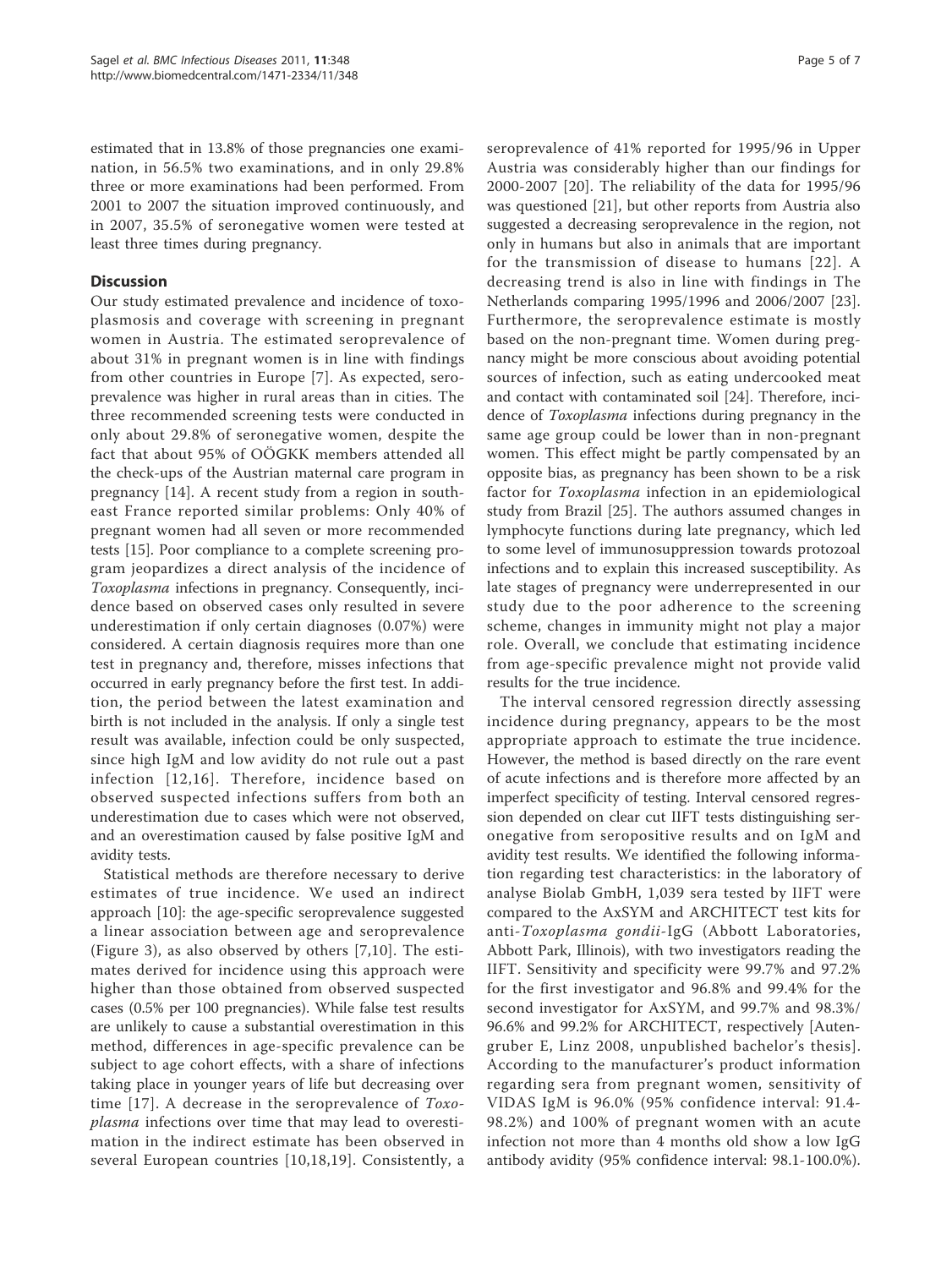False positive results can be ruled out in the subsequent avidity testing, while false negative tests escape further diagnostics. Fortunately, sensitivity is particularly high, resulting in a marginal underestimation only. However, there is a potential mechanism which could cause a more substantial underestimation: using only times between tests during pregnancy excludes early pregnancy in which women might not be aware of being pregnant and thus be less careful in avoiding the exposure to toxoplasmosis. The contribution of this mechanism depends on the fraction of unplanned pregnancies and consciousness in avoiding sources of infection during early pregnancy.

#### Strengths and limitations

The strength of our study is that we were able to analyse more than 84.5% of pregnancies leading to life births in Upper Austria. OÖGKK covers all social classes, the catchment area was clearly defined and only pregnant women were included. In most regions in Austria, screening is performed in several laboratories and it is difficult to assemble their screening data. Analysis of subsequent tests requires personal identifiers and exchange of this information between several institutes is complicated by personal data protection requirements. The use of routine data on toxoplasmosis testing in most other countries in the world (including the USA) is hampered by the fact that usually only privileged groups have access to screening.

Due to the missing information on parity, we could not provide separate estimates by parity. As seroprevalence increases with age, rates are also typically lower in primipara than in multipara. Unfortunately, we did not have any information about the gestational week at the time of infection. This information is important if complications of the infection should be studied. However, it is beyond the scope of this analysis to provide information about maternal-foetal transmission rates and the rate of children with clinical sequels in cases of congenital toxoplasmosis. Various studies gave heterogeneous information about these rates and were questioned with regard to their data quality [18,26].

We did not have information to study individual risk factors affecting incidence beyond place of residence. In an earlier analysis using the same data, a seasonal trend with a slight increase of diagnoses in winter (probably reflecting more infections in the fall) has been described [27,28].

Another problem is the clear allocation of patients to the study period. A pregnancy with several serological checks is not a time point but a time span. We used the last examination per pregnancy to decide on its allocation. In addition, we investigated a large, eight-year

study period to reduce the number of pregnancies crossing the start or the end of the study period.

## Conclusions

Using statistical models, we estimated the incidence of maternal Toxoplasma primoinfections in pregnancy in Upper Austria, 2000 - 2007. All approaches to determine the incidence of *Toxoplasma* infections in pregnancy suffered from limitations. We consider the proportion of observed certain cases only (0.07%) the low bound and the estimate based on age-specific seroprevalence (0.5%) the high bound, and propose the interval censored regression model (0.17%) as the best estimate.

#### Acknowledgements

We thank analyse BioLab GmbH (head: Petra Apfalter), Linz, Austria, for kindly providing data for this study and the staff of the serology unit for their work.

#### Author details

<sup>1</sup>Department of Public Health Medicine, School of Public Health, University of Bielefeld, P.O. Box 10 01 31, D-33501 Bielefeld, Germany. <sup>2</sup>analyse BioLab GmbH, Eisenhandstr. 4-6, A-4020 Linz, Austria. <sup>3</sup>Institute of Hygiene and Mikrobiology, Lower Austria State Hospital of St. Pölten-Lilienfeld, Probst-Führer-Str. 4, A-3100 St. Pölten, Austria. <sup>4</sup>Bremen Institute for Prevention Research and Social Medicine, Achterstr. 30, D-28359 Bremen, Germany.

#### Authors' contributions

All authors contributed to the design of the study and prepared and approved the final manuscript. US and AK conceived of the study. US prepared and anonymised the data for investigation. US and RTM performed the statistical analysis.

#### Competing interests

The authors declare that they have no competing interests.

#### Received: 1 June 2011 Accepted: 14 December 2011 Published: 14 December 2011

#### References

- 1. Remington JS, McLeod R, Thulliez P, Desmonts G: Toxoplasmosis. In Infectious Diseases of the Fetus and the Newborn Infant.. 6 edition. Edited by: Remington JS, Klein JO, Wilson CB, Baker CJ. Philadelphia: Elsevier Saunders; 2006:947-1091.
- 2. Montoya JG, Liesenfeld O: Toxoplasmosis. Lancet 2004, 363:1965-1976.
- 3. Havelaar AH, Kemmeren JM, Kortbeek LM: Disease burden of congenital Toxoplasmosis. Clin Infect Dis 2007, 44:1467-1474.
- 4. Aspöck H, Pollak A: Prevention of prenatal toxoplasmosis by serological screening of pregnant women in Austria. Scand J Infect Dis Suppl 1992, 84:32-38.
- 5. Thiébaut R, Leproust S, Chêne G, Gilbert R, the Systematic Review on Congenital Toxoplasmosis study group: Effectiveness of prenatal treatment for congenital toxoplasmosis: a meta-analysis of individual patients' data. Lancet 2007, 369:115-122.
- 6. Bénard A, Petersen E, Salamon R, Chêne G, Gilbert R, Salmi LR, et al: The European toxo prevention study group: survey of European programmes for the epidemiological surveillance of congenital toxoplasmosis. Eurosurveill 2008, 13(15)[http://www.eurosurveillance.org/ ViewArticle.aspx?ArticleId=18834], pii = 18834. [cited 2010 Aug 7].
- 7. Pappas G, Roussos N, Falagas ME: Toxoplasmosis snapshots: global status of Toxoplasma gondii seroprevalence and implications for pregnancy and congenital toxoplasmosis. Int J Parasitol 2009, 39:1385-1394
- 8. Prusa AR, Hayde M, Gerstl N, Pollak A: Infection with Toxoplasma gondii during pregnancy [in German]. Gynäkologische Praxis 2005, 29:41-44.